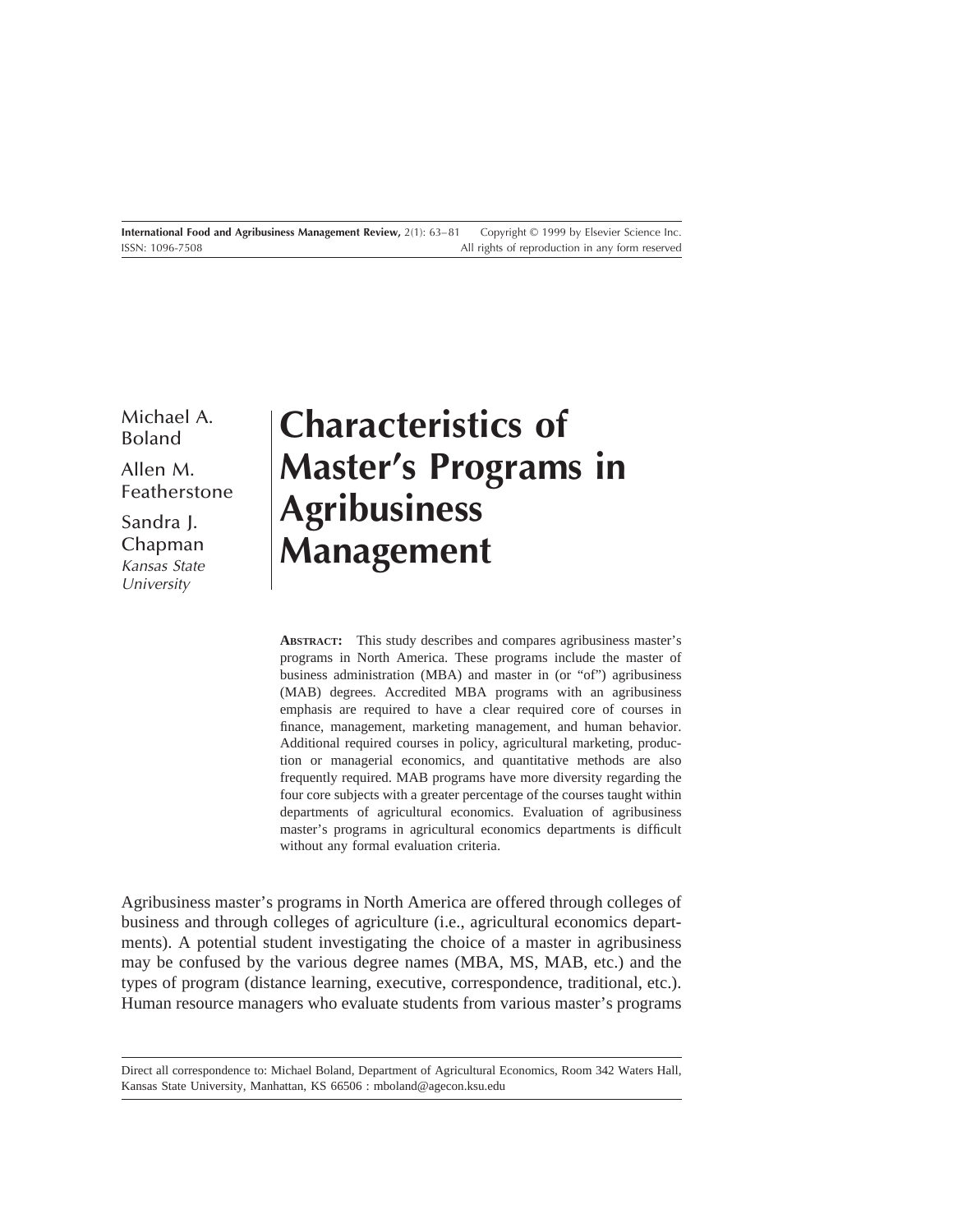may also question the difference between programs. Similarly, managers who authorize financial support for employees to pursue an advanced degree are also likely to have questions when faced with a myriad of programs.

This study describes and compares agribusiness master's programs in North America. These programs include the master of business administration (MBA) and master in (or "of") agribusiness (MAB) degrees. First, we describe the evolution of master's programs in agribusiness over the past 20 years. Next, we examine the subject requirements in each of these programs and compare the various programs against the National Agribusiness Education Commission's recommendations. Finally, we compare and contrast the various programs.

# **THE NEED FOR AGRIBUSINESS DEGREE PROGRAMS**

# **History**

Traditional MBA programs date back to the early part of the 20th century in the United States. Today, there are now over 1250 MBA programs offered. These programs have differed considerably in response to increasing emphasis on serving niche markets. As more universities and colleges of business have begun to offer the MBA, it has adapted to local needs, strengths, and conditions (Falcon, 1999).

One adaptation of MBA programs is the strong need for agribusiness management education. The University of Santa Clara began offering the first agribusiness MBA degree in 1972. Throughout the 1980s the role of agribusiness programs within agricultural economics graduate programs was debated. *Agribusiness: An International Journal* devoted an entire issue (May 1989) to agribusiness education in the United States and Australia (French and Litzenberg, 1989).

Agribusiness education is still in its infancy as far as academic programs are concerned.<sup>1</sup> French and Erven (1985) discussed the demand for agribusiness programs and identified two market segments of students: specialist training and generalist training. The specialist (i.e., agricultural scientist who receives a graduate degree in agribusiness) was more likely to be employed in a niche market at the farm gate while the generalist was more likely to be employed in a position that is not directly located at the farm gate (e.g., marketing management).

### **Emerging Trends**

Sonka (1989) discussed three emerging trends in agribusiness programs: 1) maintaining economics as the predominant role in a liberal arts training; 2) developing options within agricultural economics programs that encompass management as a broader activity and allow students to take business courses; and 3) continuing past practices and require teaching within agricultural economics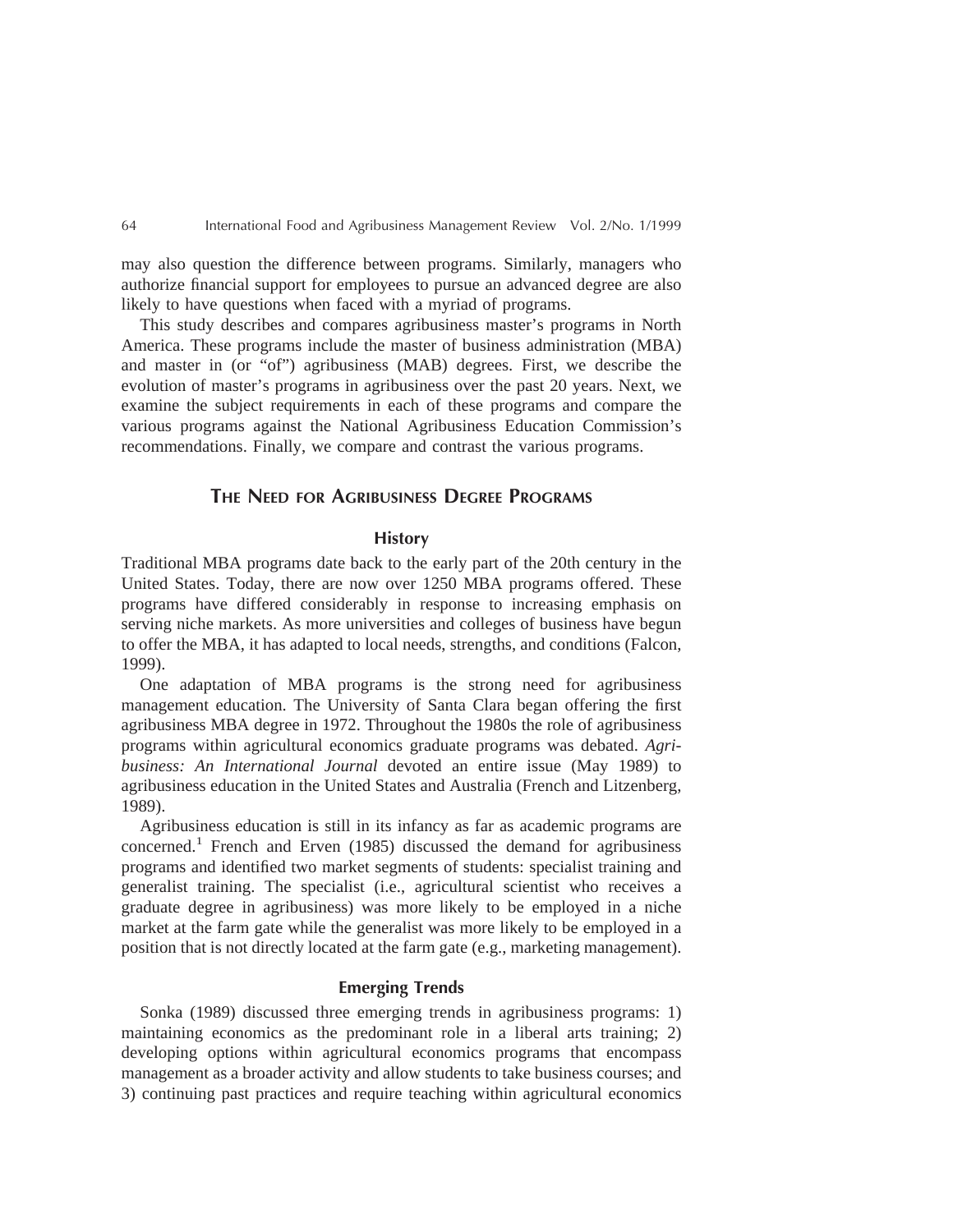programs to be strictly economics-focused. Sonka argued that the second option was clearly the best approach for agribusiness but also required faculty to develop scholarship standards.

Akridge, Dobson, and Holschuh (1994) suggested that a niche might exist for "quality, highly differentiated master's degree in agricultural economics emphasizing agribusiness." Boland and Daniel (1999) found that market research analysts and price analysts have differing expectations on education and training with respect to MS degrees in agricultural economics, which suggests that niche opportunities may exist for graduate programs.

# **STRUCTURE OF AGRIBUSINESS MASTER'S PROGRAMS**

#### **Type of Degree**

No survey of programs has been done since Hambley and Marquardt (1990) who defined seven classifications for agribusiness master's programs. These were: 1) traditional MS degrees in agricultural economics that do not have a formal specialization, but enable students to take several agribusiness courses; 2) agribusiness programs within agricultural economics departments without required courses within the college of business; 3) agribusiness programs in agricultural economics that require college of business courses; 4) joint bachelor of science (BS) degree in agriculture and master of business administration programs that allow a student to complete a BS degree and then an MBA; 5) agribusiness MBA programs that require agricultural courses; 6) agribusiness MBA programs without required college of agriculture courses; and 7) traditional MBA programs that do not require formal agricultural courses, but allow students to design advisor-specific courses with an agribusiness focus.

#### **Type of Format**

The format in which MBA programs are offered has changed in recent years. Initially, MBA programs were full-time, two year programs. In fact, some still maintain this format. However, more than half of MBA students throughout the world pursues their MBA degrees through part-time study. According to the *Merlin Falcon MBA Guide*, "part-time and distance learning MBA's now form the fastest growing sector of the MBA market."

It should also be noted that colleges of business distinguish between a full-time MBA, part-time MBA, and executive MBA. A full-time MBA is offered to students who are enrolled full time with completion expected in 18 to 24 months. A part-time MBA is offered to students who are enrolled through evening or weekend courses and are likely to be working full time with completion expected in 33 to 36 months.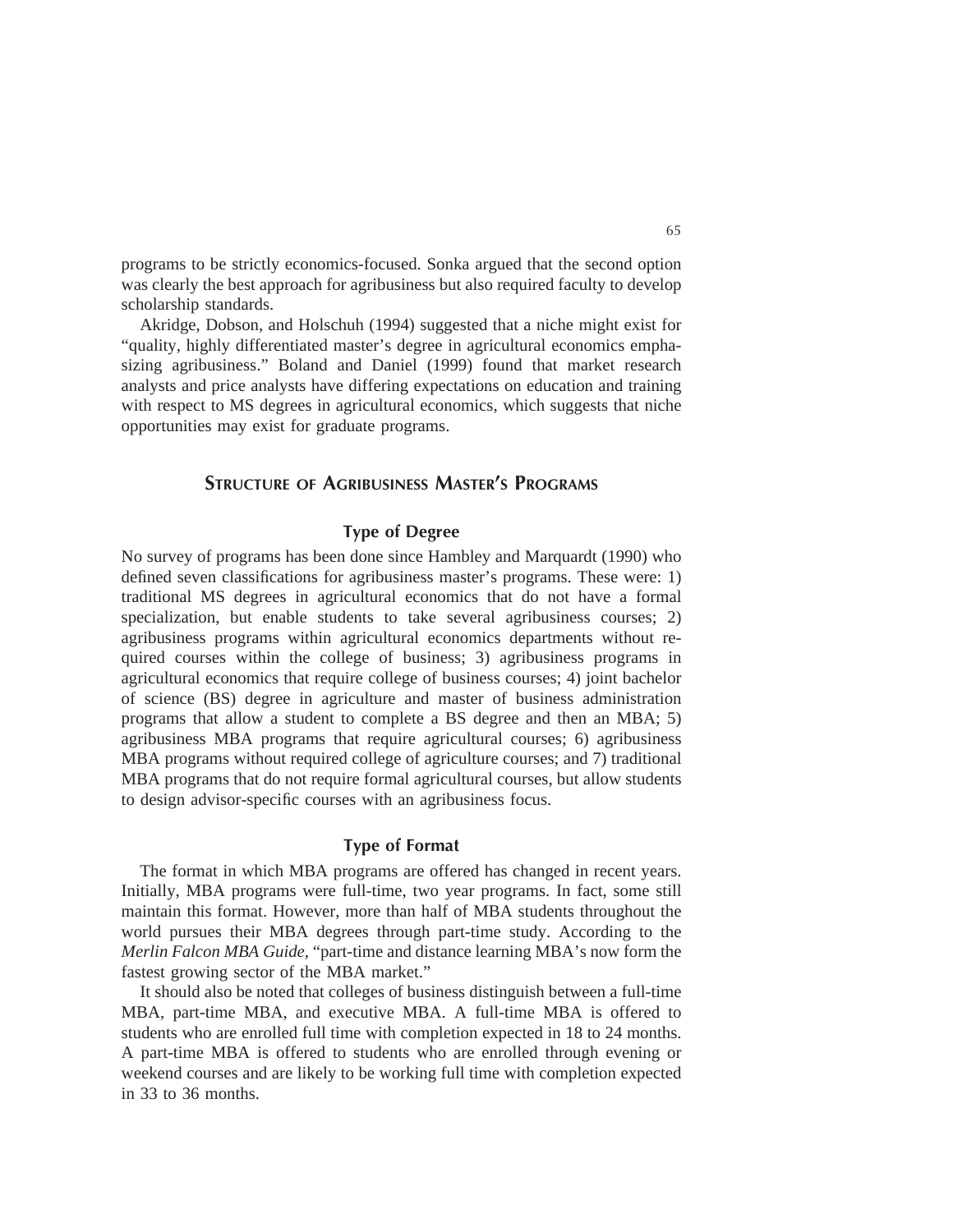|                                                                                     | Semester |
|-------------------------------------------------------------------------------------|----------|
| Curriculum                                                                          | Hours    |
| <b>Common Body of Business Knowledge</b>                                            |          |
| Concepts, processes and institutions involved in the production or marketing of     |          |
| goods or services or both, and the financing of the business enterprise or other    |          |
| forms of organizations.                                                             |          |
| Economic and legal environment as it pertains to profit or nonprofit organizations, |          |
| or both, along with ethical considerations and special and political influences     |          |
| as they affect such organizations.                                                  |          |
| Concepts and applications of accounting, quantitative methods, and management       |          |
| information systems as they affect the overall management of agribusiness           |          |
| organizations.                                                                      |          |
| Minimum requirement                                                                 | 20       |
| <b>Agribusiness Management</b>                                                      |          |
| Policies and regulations affecting agriculture.                                     |          |
| International businesses.                                                           |          |
| Risk management.                                                                    |          |
| Strategic management.                                                               |          |
| Applications of theory and techniques of agribusiness-firm management to            |          |
| problems and issues of production, marketing, finance, information, technology,     |          |
| and environment.                                                                    |          |
| Minimum requirement                                                                 | 12       |
| <b>Management Electives</b>                                                         |          |
| Minimum requirement                                                                 | 13       |
| Total minimum requirement                                                           | 45       |

| <b>Table 1.</b> National Agribusiness Education Commission's Model Master's |
|-----------------------------------------------------------------------------|
| Program in Agribusiness Management                                          |

Source: Table 5 (page 24) in Downey et al.

Professionals who work full time may pursue an executive MBA through a lock-step program that minimizes interruption of student careers and personal responsibilities (Executive MBA Council). Courses are offered in alternative formats (e.g., intensive one- or two-week time increments) and completion is expected within three years. A minimum years of experience is required (generally at least five but as high as 15 years depending upon the program). The courses within each of the three programs are similar, but the programs may be integrated differently to take advantage of the students' unique backgrounds. MAB programs do not have these formal distinctions at this point in time.

# **MASTER'S PROGRAMS**

#### **National Agribusiness Education Commission**

The National Agribusiness Education Commission (Downey et al., 1989) described the courses contained in a "model master's program in agribusiness management" (Table 1). The proposed program was designed based on an MBA program with breadth in business knowledge and discussion of issues unique to the food and agribusiness industry. The 45 semester credit hours were cited as the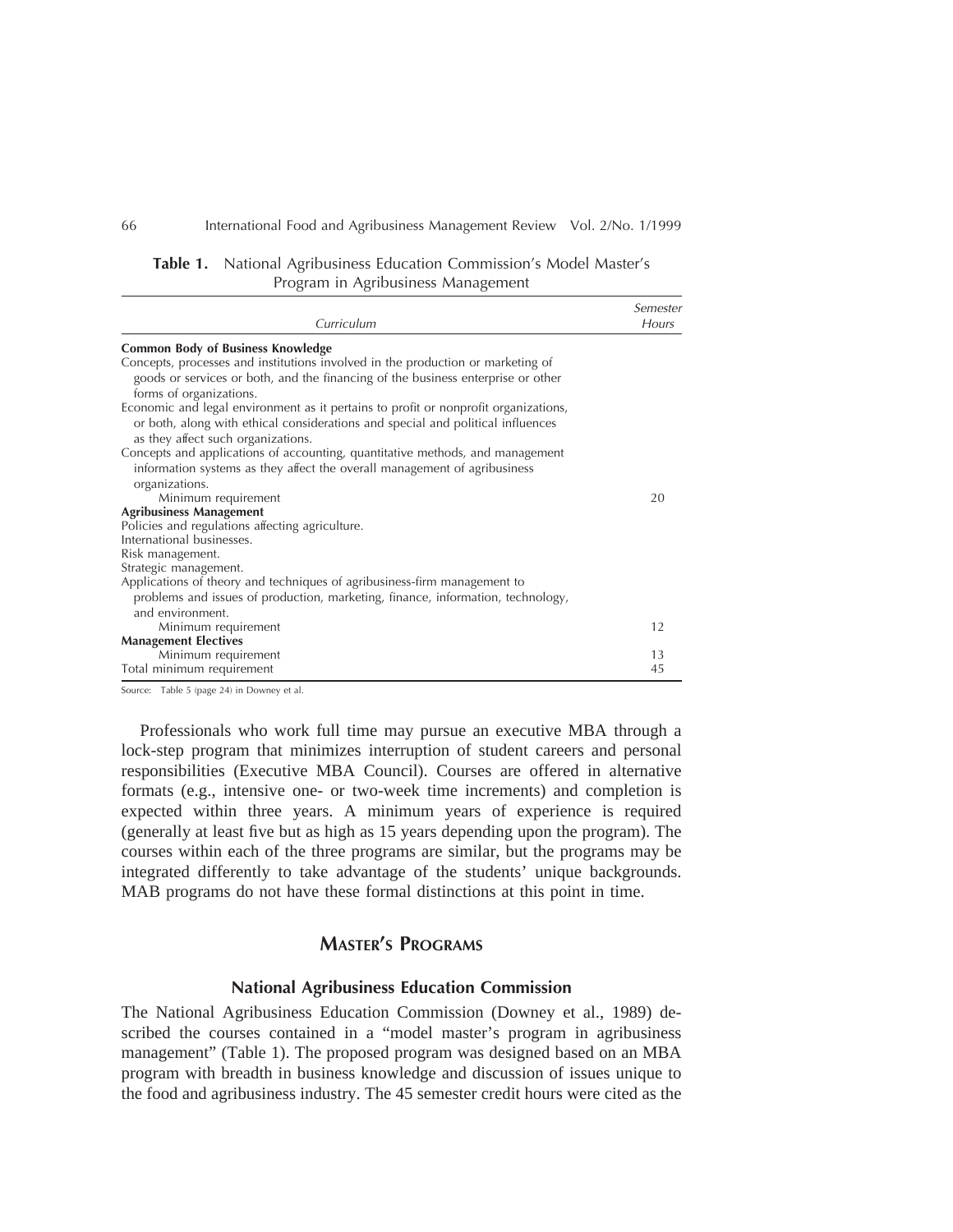"minimum requirement" for such a program due to MBA course requirements. The Commission also suggested that program evaluation was important such as accreditation, peer ranking of master's programs, and review and evaluation by panels from industry, professional societies, government agencies, and universities. The Commission indicated that courses such as finance, quantitative methods, marketing (not including price analysis), human resources, and accounting were considered part of the common body of business knowledge while policy, international business, risk, strategy, price analysis, and applications of concepts (i.e., managerial or production economics) were considered part of agribusiness management.

#### **AACSB and MBA Programs**

The recommendations of the National Agribusiness Education Commission closely follow the business accreditation standards of the American Assembly of Collegiate Schools of Business (also called AACSB—The International Association for Management Education). As of July 1999, AACSB had accredited 370 business administration and accounting programs from University of Akron to Yale University. These 370 programs reflect a diverse range of missions and expectations (AACSB). The accreditation standards for MBA programs include: 1) clear and published mission statement; 2) faculty composition and development; 3) curriculum content and evaluation; 4) instructional resources and responsibilities; 5) student selection; and 6) intellectual contributions.

The AACSB states that MBA and other general management masters programs should include instruction in four core areas: 1) financial reporting, analysis, and markets; 2) domestic and global environments of organizations; 3) creation and distribution of goods and services; and 4) human behavior in organizations. These should constitute a minimum of 18 semester credit hours, some of which may be taken at the undergraduate level. Basic skills in written and oral communication skills, quantitative analysis, and computers are also required. A minimum of 30 semester credit hours beyond the core requirements for a total minimum of 48 semester credit hours are also needed.

Much of the previously discussed literature describes "agribusiness education" as management education with respect to food and agribusiness firms. Besides new MBA programs, there recently have been several new degrees such as master in agribusiness (MAB) programs that have been established within colleges of agriculture rather than colleges of business. The college within which a program resides differs from university to university. Thus, it appears useful to describe these programs with pre-established standards such as those established by the National Agribusiness Education Commission and the American Assembly of Collegiate Schools of Business (AACSB).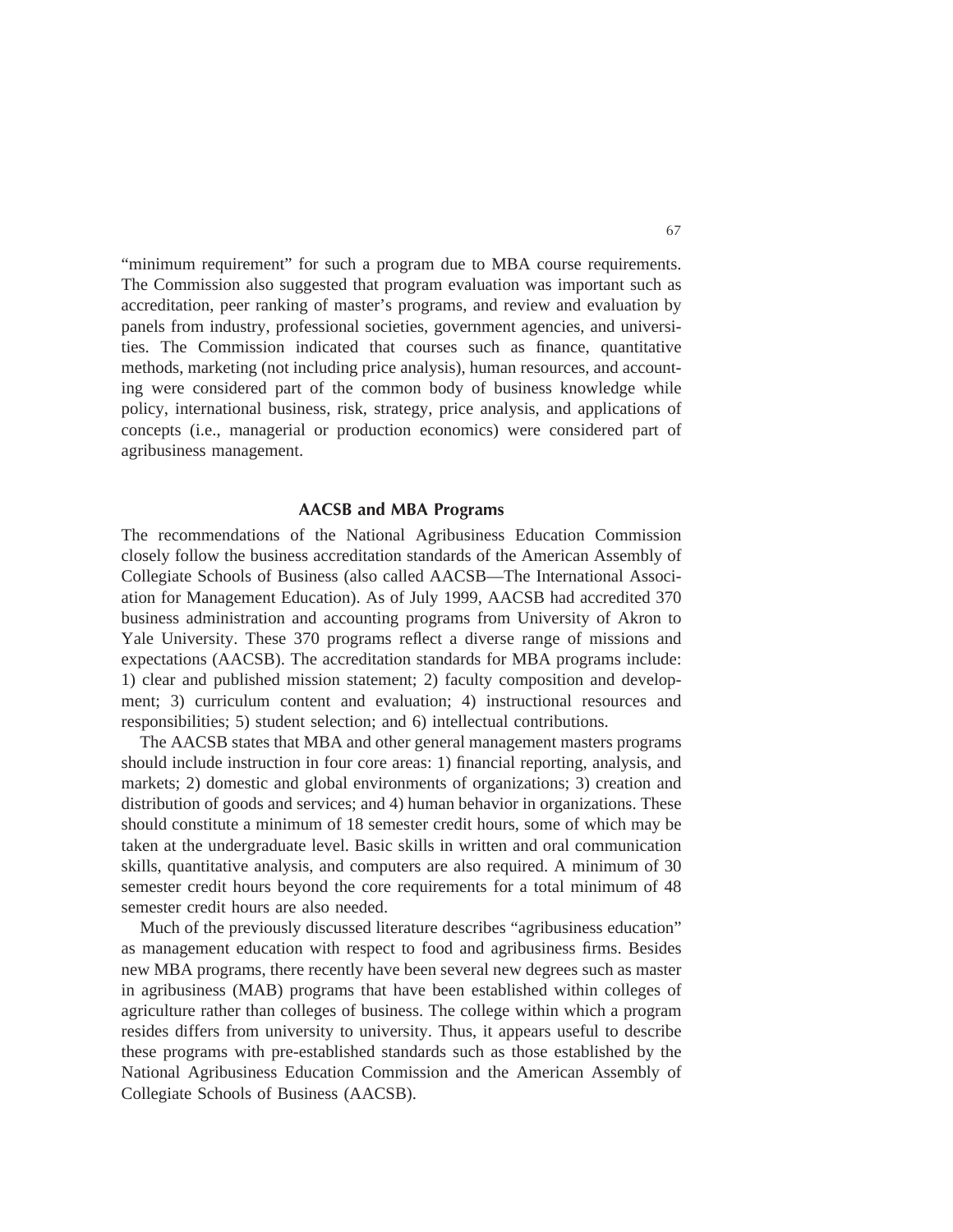| University                          | Degree Name                                           |
|-------------------------------------|-------------------------------------------------------|
| University of Alberta               | MAg/MBA degree                                        |
| Auburn University                   | MBA in Agribusiness                                   |
| University of California at Davis   | MS/MBA degree                                         |
| University of California at Fresno  | MBA Specialization in Agribusiness                    |
| California Poly. at San Luis Obispo | MBA Specialization in Agribusiness                    |
| University of Guelph                | MBA in Agriculture                                    |
| University of Illinois              | MS/MBA degree                                         |
| Iowa State University               | MBA in Agribusiness                                   |
| Kansas State University             | MBA option in Agribusiness                            |
| McGill University                   | MS/MBA degree                                         |
| University of Nebraska at Lincoln   | MBA Specialization in Agribusiness                    |
| University of Nevada at Reno        | MBA option in Agribusiness                            |
| Purdue University                   | MBA in Food and Agriculture                           |
| Santa Clara University              | MBA in Food and Agribusiness Management               |
| Southern Illinois University        | MS/MBA degree                                         |
| Texas Tech University               | MBA concentration in Agricultural Business Management |
| University of Wisconsin             | MBA in Agribusiness                                   |

**Table 2.** Master of Business Administration (MBA) Degree Programs in Agribusiness

# **DESCRIPTION OF MASTERS PROGRAMS IN AGRIBUSINESS**

#### **Programs**

Tables 2 and 3 present 25 North American universities (two universities each have two programs for a total of 27 programs) that have graduate master's degree programs in agribusiness.<sup>2</sup>We chose to focus on those programs with clearly identified programs in agribusiness and have not included MS degree programs with courses in agribusiness in order to make more distinct comparisons between curriculums.

Table 4 (MBA degrees) and Table 5 (MAB, etc. degrees) provide information on the various agribusiness degree program requirements with respect to the AACSB core curriculum. We collected the information using the most current

Table 3. Master in (or "of") Agribusiness (MAB) or Similar Degree Program

| University                   | Degree Name                             |
|------------------------------|-----------------------------------------|
| Arizona State University     | MS degree in Agribusiness               |
| University of Florida        | MAB degree                              |
| Illinois State University    | MS in Agribusiness                      |
| Kansas State University      | MAB degree                              |
| Michigan State University    | Master's Specialization in Agribusiness |
| Mississippi State University | MABM degree                             |
| Texas A&M University         | MAB degree                              |
| Texas Tech University        | MAg in Agribusiness                     |
| Utah State University        | MAB degree                              |
| Washington State University  | MA in Agribusiness                      |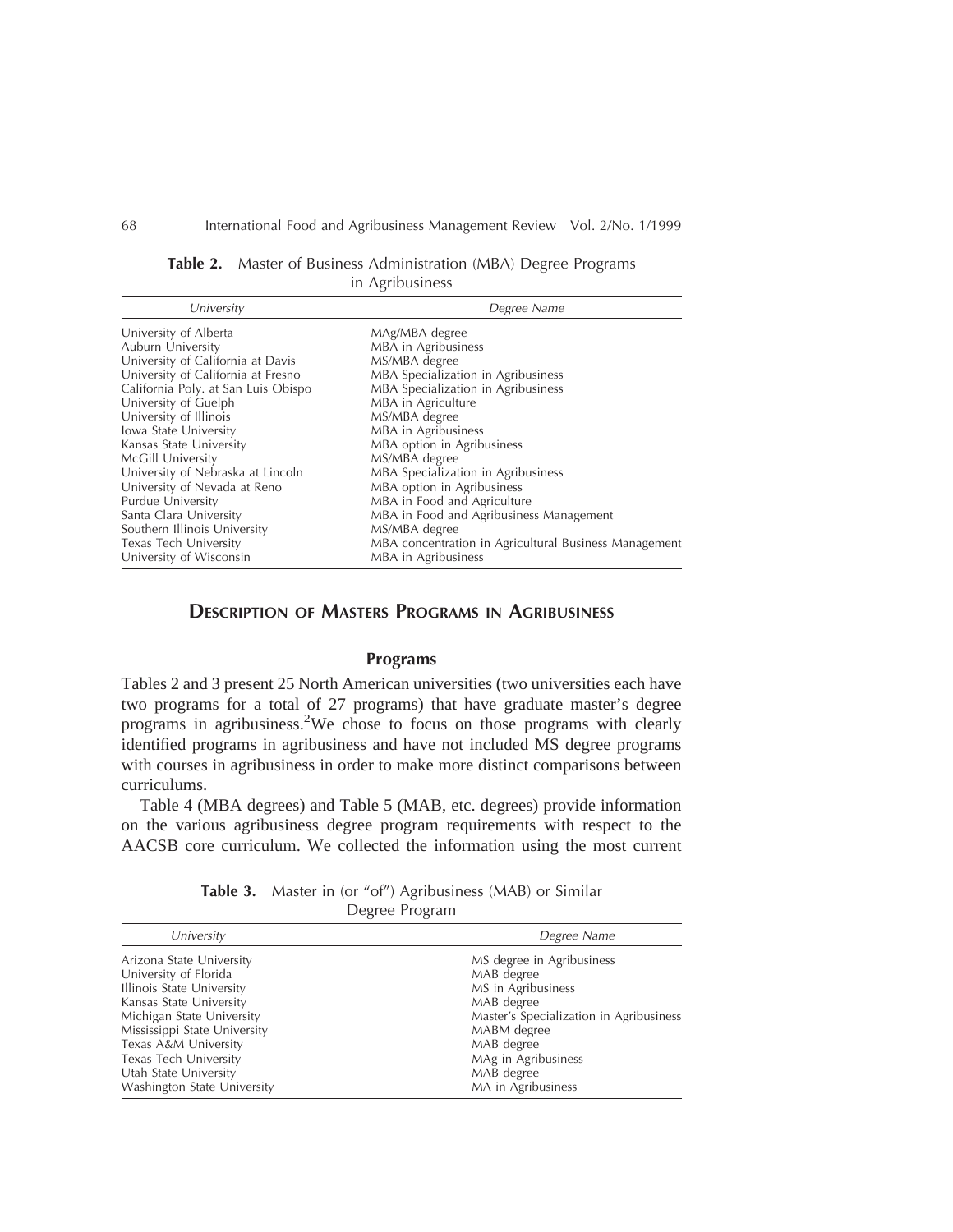|                                                                                                                                                                                         |               | MBA Core Subjects (College of Business)                                  |            |          |                                        | Agribusiness Management Subjects (College of Agriculture) |      |                 |                    |            | Either College |
|-----------------------------------------------------------------------------------------------------------------------------------------------------------------------------------------|---------------|--------------------------------------------------------------------------|------------|----------|----------------------------------------|-----------------------------------------------------------|------|-----------------|--------------------|------------|----------------|
|                                                                                                                                                                                         |               |                                                                          | Marketing  | Human    |                                        | International                                             |      |                 | Marketing<br>Price |            |                |
| University                                                                                                                                                                              | Finance       | Management                                                               | Management | Behavior | Policy                                 | <b>Business</b>                                           | Risk | <b>Strategy</b> | Analysis           | Production | Quantitative   |
|                                                                                                                                                                                         | ⅀             |                                                                          |            |          |                                        |                                                           |      |                 |                    | ≻          |                |
|                                                                                                                                                                                         | $\succ$       | ⋗                                                                        |            |          | $\mathbf{w}$ $\mathbf{w}$ $\mathbf{Z}$ | шΖш                                                       | ZZZ  | ZZZ             | шш $Z$             | Z >        | $\Sigma$ $>$   |
| University of Alberta<br>Auburn University<br>University of California                                                                                                                  | $\rightarrow$ | ⋗                                                                        |            |          |                                        |                                                           |      |                 |                    |            |                |
| at Davis<br>University of California                                                                                                                                                    |               |                                                                          |            |          |                                        |                                                           |      |                 |                    |            |                |
|                                                                                                                                                                                         |               | ≻                                                                        |            |          |                                        | z                                                         | z    | Z               | ≻                  | ≻          |                |
| at Fresno<br>California Poly. at San                                                                                                                                                    |               |                                                                          |            |          |                                        |                                                           |      |                 |                    |            |                |
|                                                                                                                                                                                         |               | ≻                                                                        |            | ≻        |                                        | ≻                                                         | ≻    | Z               | ≻                  | ⋗          |                |
|                                                                                                                                                                                         |               |                                                                          |            |          |                                        |                                                           |      |                 |                    |            |                |
|                                                                                                                                                                                         |               |                                                                          |            |          |                                        | ш                                                         | ≻    | ≻               | Z                  |            |                |
|                                                                                                                                                                                         |               |                                                                          |            |          |                                        |                                                           |      |                 | $\sqcup$           |            |                |
|                                                                                                                                                                                         |               | ⋗                                                                        |            |          |                                        |                                                           | шZZ  | шΖш             |                    |            |                |
|                                                                                                                                                                                         |               |                                                                          |            |          | ΖZ                                     | $\succ$ Z                                                 |      |                 | ш                  | ш          | Z              |
| Luis Obispó<br>University of Guelph<br>University of Illinois<br>Iowa State University<br>Kansas State University<br>(MBA)<br>McGill University<br>University of Nebraska<br>at Lincoln |               |                                                                          |            |          |                                        |                                                           |      |                 |                    |            |                |
|                                                                                                                                                                                         | ≻             | >                                                                        |            |          |                                        |                                                           |      |                 |                    |            |                |
|                                                                                                                                                                                         | ≻             | ⋗                                                                        |            | >        | ΖZ                                     | ш ≻                                                       | ΖZ   | ш ≻             | шш                 | ⋗          |                |
|                                                                                                                                                                                         |               |                                                                          |            |          |                                        |                                                           |      |                 |                    |            |                |
|                                                                                                                                                                                         |               | ⋗                                                                        |            |          | ≻                                      | z                                                         | Z    | z               | ≻                  | ⋗          |                |
| Reno.                                                                                                                                                                                   |               |                                                                          |            |          |                                        |                                                           |      |                 |                    |            |                |
| ncure<br>Purdue University<br>Santa Clara University                                                                                                                                    |               |                                                                          |            |          |                                        |                                                           | ≻    | ≻               |                    |            |                |
|                                                                                                                                                                                         |               |                                                                          |            |          |                                        | $\succ$ Z Z                                               | ΖZ   | ≻               | ≻                  |            |                |
| Southern Illinois                                                                                                                                                                       |               |                                                                          |            |          |                                        |                                                           |      | Ζ               | Z                  | ≻          |                |
| University<br>Texas Tech University                                                                                                                                                     |               |                                                                          |            |          |                                        |                                                           |      |                 |                    |            |                |
|                                                                                                                                                                                         | ≻             | ≻                                                                        |            |          | ш                                      | Z                                                         | Z    | Z               | Щ                  | ⋗          |                |
|                                                                                                                                                                                         |               |                                                                          |            |          |                                        |                                                           |      |                 |                    |            |                |
| (MBA)<br>University of Wisconsin                                                                                                                                                        | ≻             | ≻                                                                        | ≻          | ≻        | ш                                      | ш                                                         | Z    | Z               | ш                  | ≻          | ≻              |
| aDefined as any course in general management.                                                                                                                                           |               |                                                                          |            |          |                                        |                                                           |      |                 |                    |            |                |
| <sup>b</sup> Defined as marketing management, logistics, etc. as opposed to price analysis.<br>"Defined as human resource management, organizational behavior, etc.                     |               |                                                                          |            |          |                                        |                                                           |      |                 |                    |            |                |
| <sup>d</sup> Y denotes required subject, N denot                                                                                                                                        |               | tes not required subject, and E denotes that the subject is an elective. |            |          |                                        |                                                           |      |                 |                    |            |                |

Table 4. MBA Core Subjects (Finance, Management<sup>a</sup>, Marketing<sup>b</sup>, Human Behavior<sup>c</sup>) and Agribusiness **Table 4.** MBA Core Subjects (Finance, Management<sup>a</sup>, Marketing<sup>b</sup>, Human Behavior<sup>c</sup>) and Agribusiness 69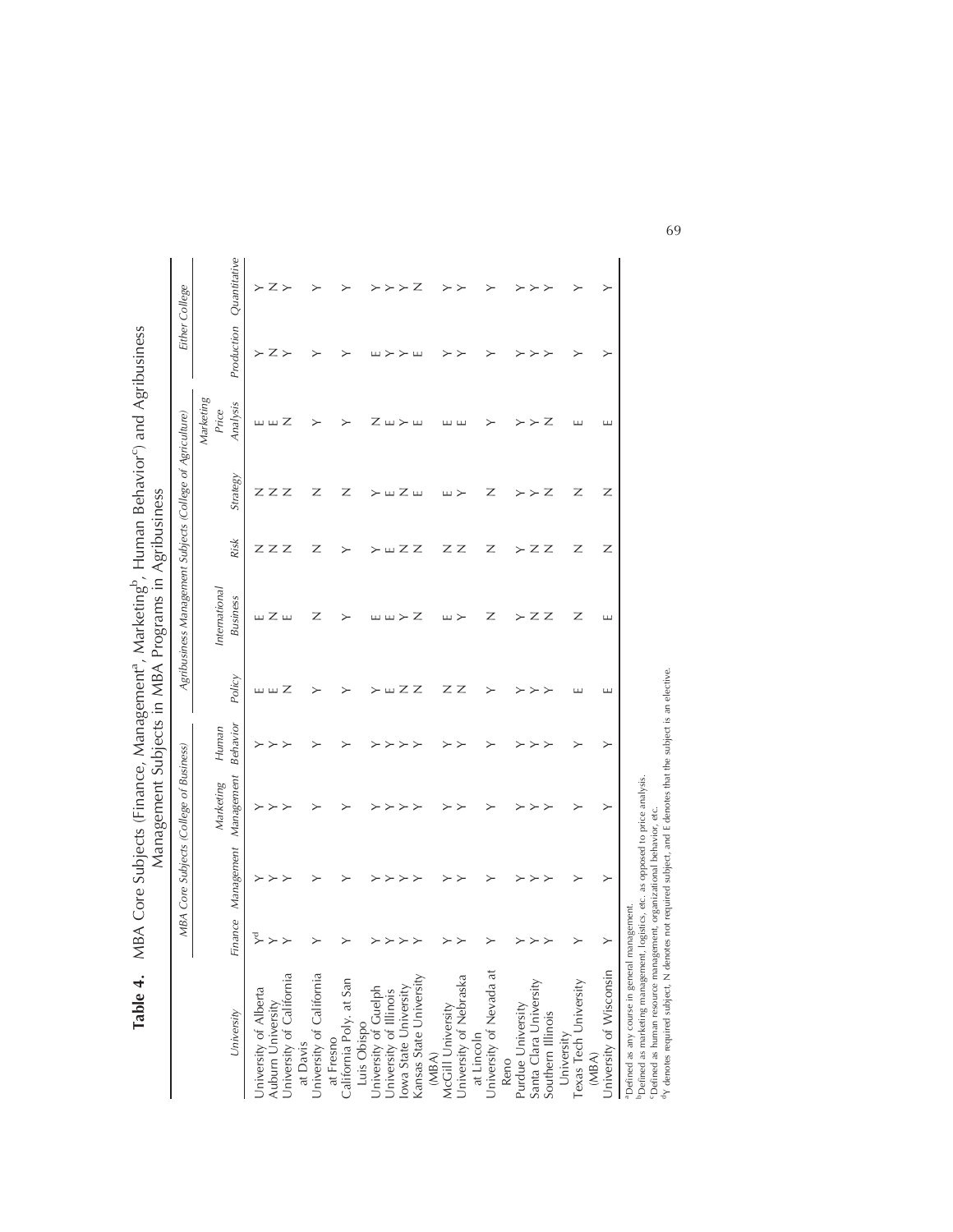|                                                                  |         | MBA Core Subjects (College of Business) |            |          |               | Agribusiness Management Subjects (College of Agriculture) |         |                 |                |               | Either College           |
|------------------------------------------------------------------|---------|-----------------------------------------|------------|----------|---------------|-----------------------------------------------------------|---------|-----------------|----------------|---------------|--------------------------|
|                                                                  | I       |                                         | Marketing  | Human    |               | Internationa                                              |         |                 | Marketing      |               |                          |
| University                                                       | Finance | Management                              | Management | Behavior | Policy        | <b>Business</b>                                           | Risk    | <b>Strategy</b> | Price Analysis | Production    | Quantitative             |
| Arizona State                                                    | ₿       | >                                       | >          | z        | щ             | ш                                                         | Z       | z               | ш              | Z             | z                        |
| University<br>University of Florida<br>Illinois State University | ≻       | $\,>\,$                                 | >          | $\succ$  | Z             | ш                                                         | Z       | $\,>\,$         | >              | Z             | >                        |
|                                                                  | $\succ$ | $\succ$                                 | $\rm{^>}$  |          | Ζ             | $\,>\,$                                                   | $\succ$ | $\,>\,$         | Z              | Ζ             | $\overline{\phantom{1}}$ |
| Kansas State University                                          | $\succ$ | $\succ$                                 | $\succ$    | Z >      | $\rightarrow$ | Ζ                                                         | $\succ$ | $\succ$         | Z              | $\rightarrow$ | >                        |
| (MAB)<br>Michigan State                                          |         |                                         |            |          |               |                                                           |         |                 |                |               |                          |
|                                                                  | z       | z                                       | z          | z        | ш             | Z                                                         | ш       | ш               | Щ              | ≻             | z                        |
|                                                                  |         |                                         |            |          |               |                                                           |         |                 |                |               |                          |
| University<br>Mississippi State                                  | ≻       | $\succ$                                 | ≻          | ≻        | >             | $\succ$                                                   | ≻       | >               | >              | ≻             | ≻                        |
|                                                                  |         |                                         |            |          |               |                                                           |         |                 |                |               |                          |
|                                                                  | $\geq$  | $\overline{ }$                          | >          | Ζш       |               | Z                                                         | >       | ゝ               | z              |               |                          |
| University<br>Texas A&M University<br>Texas Tech University      | Щ       | ш                                       | ш          |          | ш             | $\sqcup$                                                  | ш       | ш               | ш              | ≻             | $\rm{^>}$                |
| (MAG)<br>Utah State University<br>Washington State               |         |                                         |            |          |               |                                                           |         |                 |                |               |                          |
|                                                                  | ZZ      | ≻                                       | ΖZ         | ΖZ       | шш            | $\overline{\phantom{a}}$                                  | Ζш      | ΖZ              | шш             | ≻             | ≻                        |
|                                                                  |         | Ζ                                       |            |          |               |                                                           |         |                 |                | $\succ$       | $\rightarrow$            |
| University                                                       |         |                                         |            |          |               |                                                           |         |                 |                |               |                          |
| Defined as any course in general management                      |         |                                         |            |          |               |                                                           |         |                 |                |               |                          |

bDefined as marketing management, logistics, etc. as opposed to price analysis.

cDefined as human resource management, organizational behavior, etc.

<sup>b</sup>Defined as marketing management, logistics, etc. as opposed to price analysis.<br>"Defined as human resource management, organizational behavior, etc.<br>"Y denotes required subject, N denotes not required subject, and E deno eY denotes required subject, N denotes not required subject, and E denotes that the subject is an elective.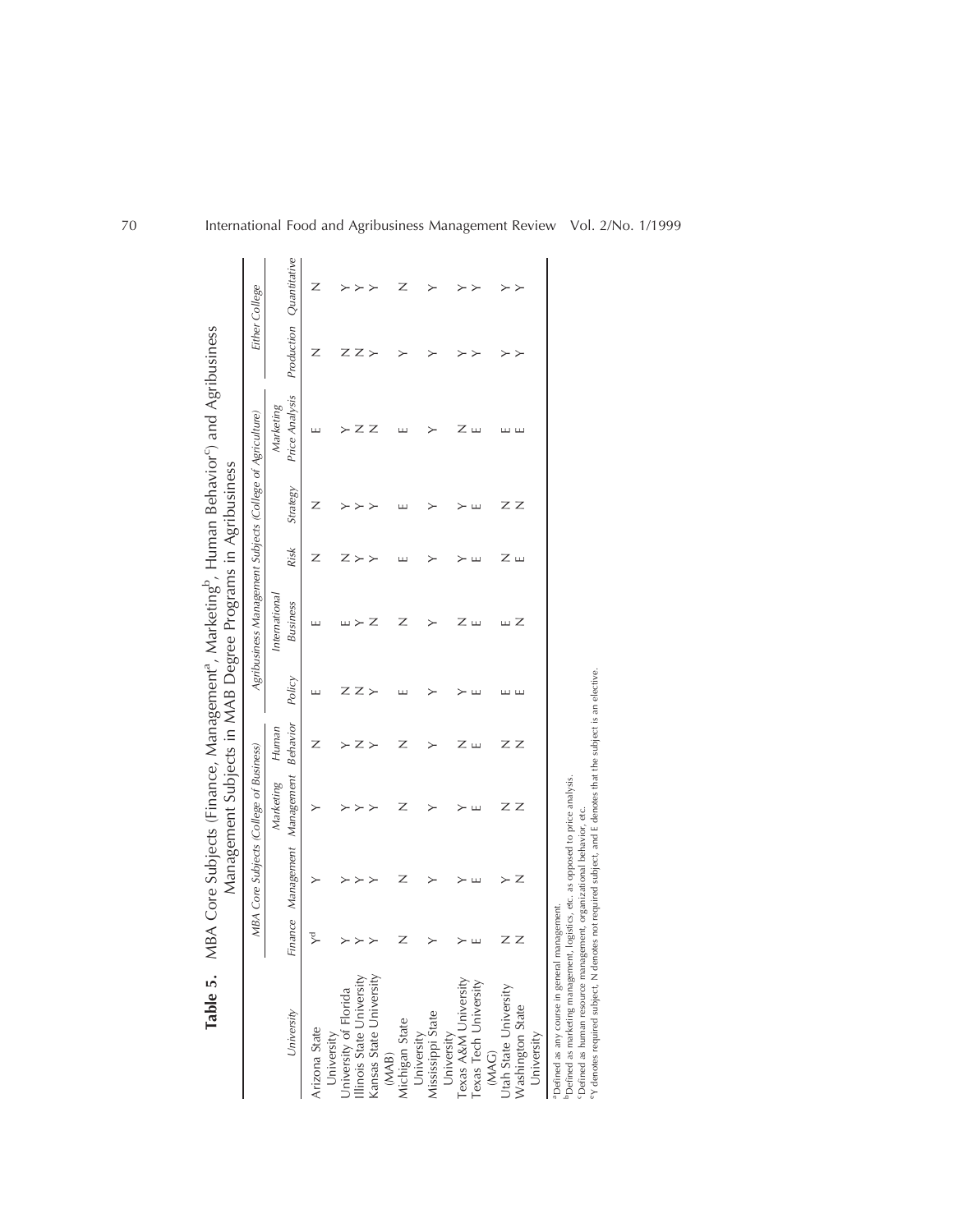graduate degree catalogs (as of May 1999) and other information (course syllabi, etc.) from each university. If there were questions, we also spoke with graduate program coordinators.

#### **Classification of Curriculum for Comparison**

Courses in financial reporting, analysis, and markets were considered to be finance for our categorization. MBA programs require accounting as an entrance requirement; thus we have not included it as a separate category. However, we have included it as a category for the MAB programs (Table 7). Distribution of goods and services is considered to be marketing management as opposed to price analysis offered in many agricultural economics departments. Human behavior in organizations, organizational behavior, or leadership courses are defined as human resources management.

Policy is considered to be agricultural or trade policy. International business is defined as a global food organization or marketing course although in some programs trade is considered an international course. Whenever possible, trade was separated from global food organization courses using the course descriptions. Risk management is considered to be a course broader than commodity price analysis. Marketing in food and agriculture is considered a traditional agricultural marketing course that includes price analysis and organization of the food system but is different from marketing management.

Production includes microeconomics, production economics, or managerial economics. Quantitative methods include required courses in econometrics, linear programming, statistics, and/or management science.

In Tables 4 and 5, a "Y" is used to denote that the course is required, "N" is used to denote that the course is not required, and "E" denotes that the course is an elective. It should be noted that, in some cases, an "E" really is a "Y" because departments may not offer enough classes to ensure that there are enough electives to complete the degree. In other cases, it appears that some courses that are in the catalog have not been taught in recent years. However, given the difficulty in making these distinctions, we chose to use the defined program of study as listed in the graduate school catalog.

Finally, classifications used in this article assume that there are discrete points separating various programs. However, all of these programs most likely lie along a spectrum from no business component to a full agribusiness MBA program. In the following section we discuss the MBA programs. Table 6 (MBA programs) and Table 7 (MAB degree programs) have information on internship, thesis, whether prior work or professional experience is required for admittance, and overall number of credit hours.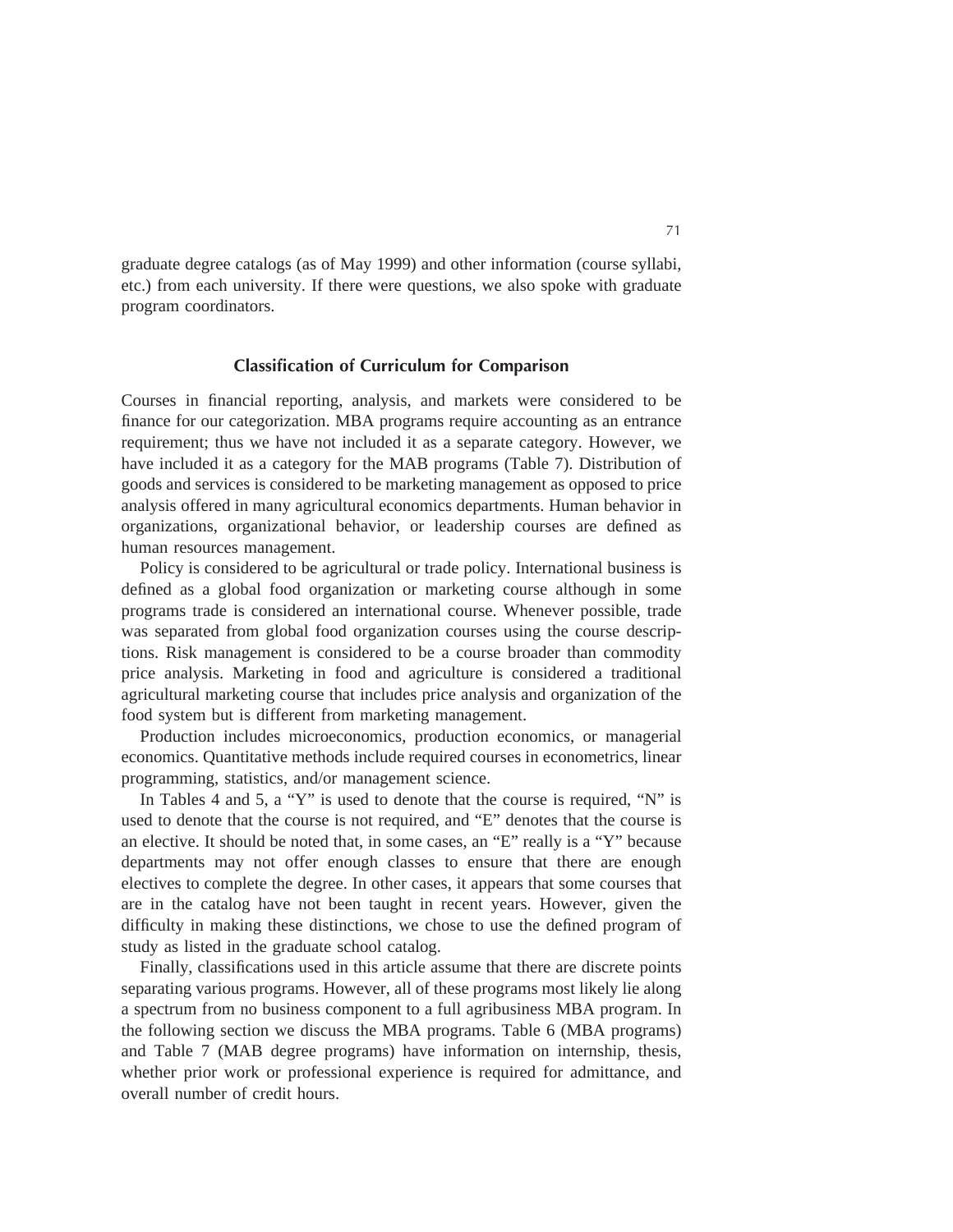| University                          | Internship           | <b>Thesis</b> | Professional<br>Experience | Total<br><b>Credit Hours</b> |
|-------------------------------------|----------------------|---------------|----------------------------|------------------------------|
| University of Alberta               | N <sup>a</sup>       | N             | N                          | 48 $(S)^{b}$                 |
| Auburn University                   |                      |               |                            | 60 (S)                       |
| University of California at Davis   |                      |               |                            | 82(T)                        |
| University of California at Fresno  | Must do one or other |               | N                          | 45 (S)                       |
| California Poly. at San Luis Obispo |                      |               | N                          | 96(T)                        |
| University of Guelph                | n.a. <sup>c</sup>    |               |                            | 51 $(S)$                     |
| University of Illinois              |                      |               |                            | 48 (S)                       |
| lowa State University               | N                    |               |                            | 48 (S)                       |
| Kansas State University (MBA)       | N                    |               | N                          | 51 $(S)$                     |
| McGill University                   | N                    |               | N                          | 90(T)                        |
| University of Nebraska at Lincoln   | N                    |               |                            | 48 (S)                       |
| University of Nevada at Reno        | N                    |               |                            | 51 $(S)$                     |
| Purdue University                   | n.a.                 |               |                            | 48 (S)                       |
| Santa Clara University              | N                    |               |                            | 72(T)                        |
| Southern Illinois University        | N                    |               | N                          | 48 (S)                       |
| Texas Tech University (MBA)         | N                    |               |                            | 48 (S)                       |
| University of Wisconsin             |                      |               |                            | 48 (S)                       |

**Table 6.** Internship, Thesis, Professional Experience Requirements, and Total Semester Credit Hours in MBA Degree Programs in Agribusiness

<sup>a</sup>Y denotes that the course is required while N denotes that the course is not required.

<sup>b</sup>S denotes semester credit hours while T denotes trimester credit hours.

<sup>c</sup>Not applicable due to its executive nature.

#### **Master in Business Administration Degree Programs**

There are 17 MBA programs in agribusiness or programs with options or courses in agribusiness (Table 2). All of the programs have been accredited by the AACSB except Guelph, which has been accredited by Ontario Council of Graduate Studies. Of the 17 programs, 12 are solely MBA programs and five are

**Table 7.** Accounting, Internship, Thesis, Professional Experience Requirements, and Total Semester Credit Hours in MAB Degree Programs in Agribusiness

| University                    | Accounting <sup>a</sup> | Internship        | <b>Thesis</b> | Professional<br>Experience | Total<br><b>Credit Hours</b> |
|-------------------------------|-------------------------|-------------------|---------------|----------------------------|------------------------------|
| Arizona State University      | N <sub>p</sub>          |                   |               |                            | $30 (S)^c$                   |
| University of Florida         |                         |                   |               |                            | 33(S)                        |
| Illinois State University     |                         | N                 |               |                            | 39(S)                        |
| Kansas State University (MAB) |                         | n.a. <sup>d</sup> |               |                            | 33(S)                        |
| Michigan State University     |                         | N                 |               |                            | 15(S)                        |
| Mississippi State University  |                         | N                 |               | N                          | 32(S)                        |
| Texas A&M University          |                         | N                 |               |                            | 39(S)                        |
| Texas Tech University (MAg)   |                         | N                 |               |                            | 36(S)                        |
| Utah State University         |                         | N                 |               |                            | 36(S)                        |
| Washington State University   |                         |                   |               |                            | 21 (S)                       |

<sup>a</sup>Denotes whether accounting is required as a prerequisite for entering the program.

by denotes that the course is required while N denotes that the course is not required.

<sup>c</sup>S denotes semester credit hours while T denotes trimester credit hours.

<sup>d</sup>Not applicable due to its executive nature.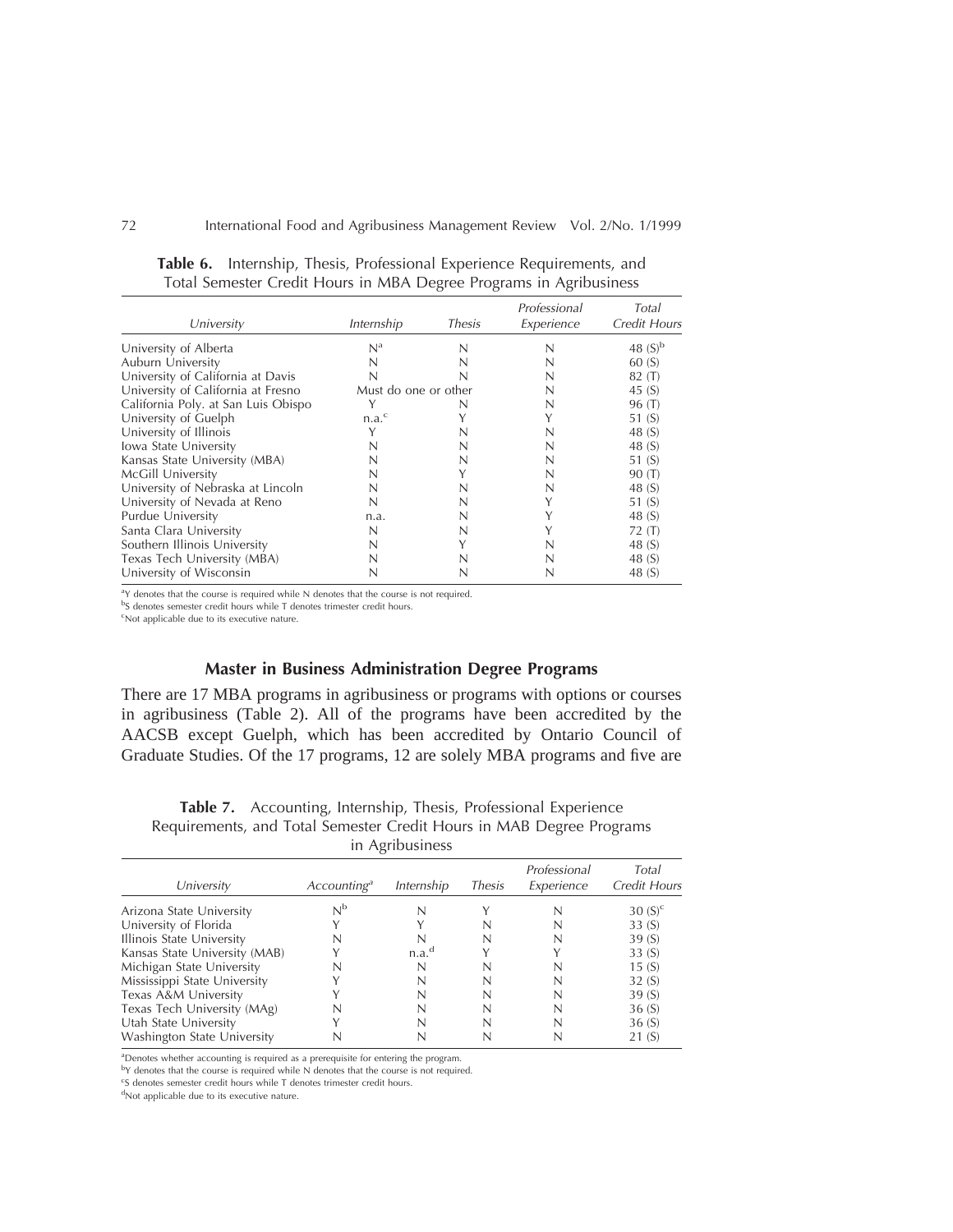joint MBA/MS programs (University of California at Davis has both an MBA and a joint MS/MBA). At least six of these programs are new since the Hambley and Marquardt study. As would be expected given the AACSB guidelines, the four core subjects are taught within each program (Table 4).

Table 4 illustrates differences among the agribusiness management courses in these programs. Seven MBA programs require policy (five consider it an elective) while four programs require an international business course (six consider it an elective). Only three require risk management while fourteen do not. Four programs require strategy while ten programs do not. Food and agricultural marketing is required in six programs while eight consider it an elective. However, it appears that many of these programs use marketing as a required course given either its use as a prerequisite or the lack of enough electives in the program. Nearly all the programs require production and quantitative methods.

Internships are not required in these MBA programs (Table 6). Three programs required a thesis. The most surprising observation is that only four programs require professional experience prior to entering the MBA program. Three require at least one year (Guelph, Nevada, Santa Clara) while Purdue requires five years.

In comparing the required courses among the different MBA programs, agricultural policy and marketing are two topics that have historically been identified as strengths of the agricultural economics discipline and major areas of research. It is not surprising that these two courses are frequently taught within colleges of agriculture. These topics were cited by Robbins (1988) as important subjects that could be taught by agricultural economists in agribusiness graduate programs. Thus it was encouraging to see that these courses were either required or offered as an elective by most MBA programs.

The lack of required courses in risk management and strategy was somewhat surprising. Risk management (other than price analysis) is a relatively new topic. An effective strategy course, due to its integrative nature, requires faculty who have a broad background in business management. Many programs within colleges of agriculture may not have that expertise within their existing faculty. Santa Clara has developed a niche degree in biotechnology, food safety, and supply chain management. The curricula at Purdue University and Santa Clara University most closely resemble the National Agribusiness Education Commission's model MBA program.

## **Master in (of) Agribusiness Programs**

The National Agribusiness Education Commission reported that "few master's programs in agricultural economics departments require management courses found in traditional MBA programs. Such variation and lack of definition are unfortunate and confuse prospective students, potential employers, and the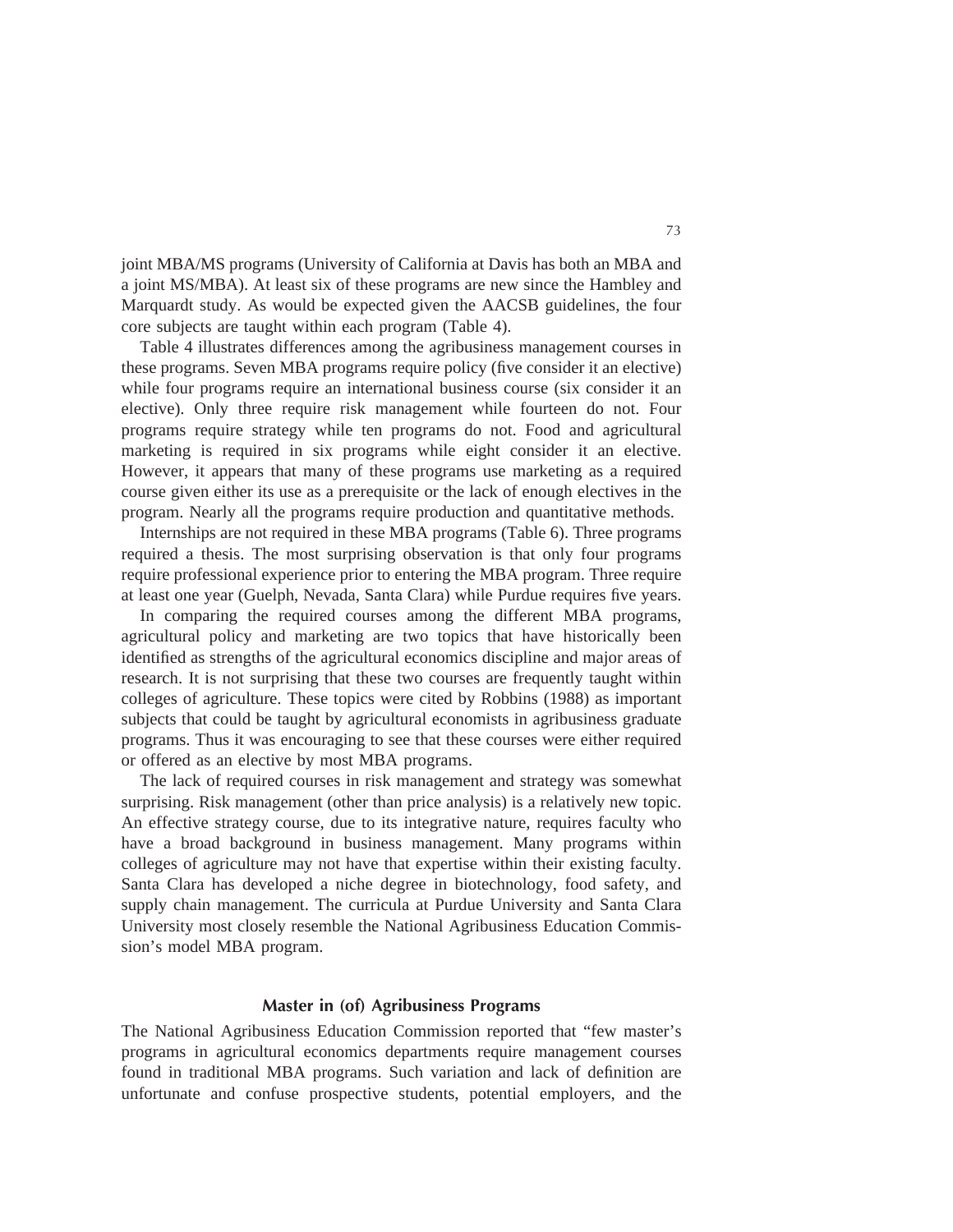academic community at large" (Downey et al.). Hambley and Marquardt (1990) found that little business management was actually required within existing master's programs in agricultural economics and agribusiness. It appears that these two critiques continue to be valid for a number of non-MBA degrees that are labeled as agribusiness.

The number of these programs has increased since Hambley and Marquardt's study. Ten such degrees are identified in Table 3. There are three MS or MA degrees in agribusiness (Arizona State University, Illinois State University, Washington State University). The University of Florida, Kansas State University, Texas A&M University, and Utah State University have MAB programs. Mississippi State University has a Master of Agribusiness Management. Michigan State University allows graduate students who take certain courses in agricultural economics to receive a "Master's Specialization in Agribusiness." Texas Tech University has a Master of Agriculture degree that is an agribusiness degree.

Relative to the MBA programs, these ten degrees are much more diverse with respect to required courses (Table 5). Several programs note that the program of study would be set with the guidance of the graduate coordinator for these programs. Only three programs (Florida, Kansas State, Mississippi State) require courses in the four MBA core areas. Three others require finance, management, and marketing but lack the human behavior requirement.

Five programs require strategy, four require risk, three require policy, and two require international business.<sup>3</sup>Only Mississippi State University requires all four courses. Surprisingly, given the fact that these degrees are offered within agricultural economics or economics departments, only 60 percent require both production and quantitative methods.

Similar to the MBA programs, the overwhelming majority of programs do not require an internship or thesis (Table 7). In practice, we suspect students who desire funding through graduate assistantships will likely choose a thesis option. Only Kansas State requires professional experience (two years). The number of required credits in these programs was about 37 percent or 18.5 semester credit hours less than the MBA programs, which suggests that there may not be as much breadth in the degree relative to AACSB criteria, though this would be difficult to ascertain without detailed study of course syllabi. Somewhat surprisingly, only half of the non-MBA programs required accounting or had a prerequisite of accounting within their program.

The program at Mississippi State University most closely resembles the Commission's recommendations which is not surprising given that the degree is closely coordinated with the college of business (Phillips, Couvillion, Daugherty, and Burckel, 1992). Kansas State and Texas A&M have similar programs as the Commission's recommendations but require fewer courses taught in colleges of business.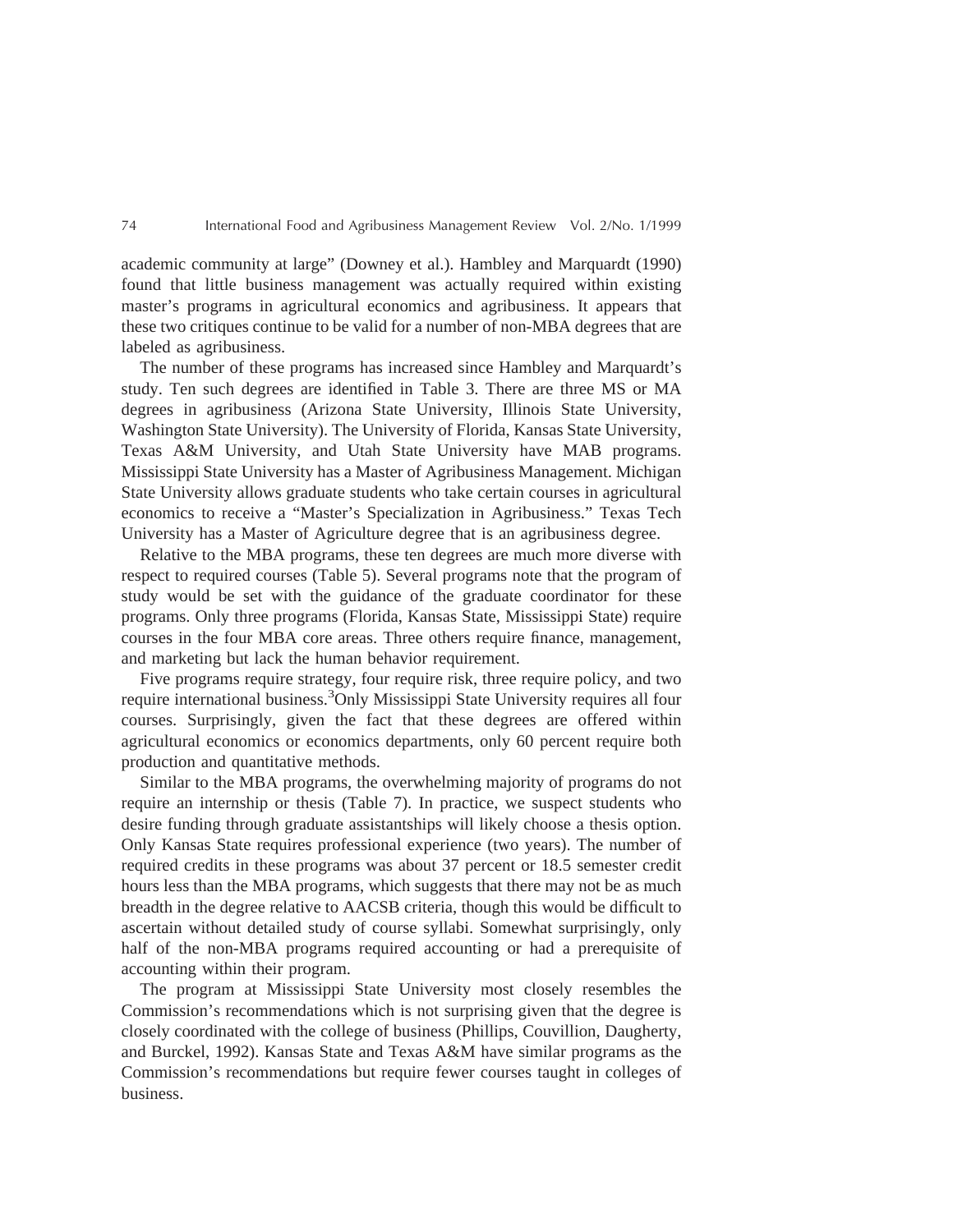# **Traditional MS Degree in Agricultural Economics with Options or Fields in Agribusiness**

Virtually every MS degree in agricultural economics provides an option, field, or specialization in agribusiness. Students are required to take a core sequence of courses in agricultural economics (theory and quantitative methods) and then have several electives to use for a specialty area. Most allow students to take business courses as electives or in some cases, departments offer agribusiness courses. These business courses are typically finance, management, organizational behavior, strategy, or marketing management. However, in general, these programs are not integrated curriculums like some of the MBA or MAB programs. While offering a great deal of flexibility to enable students to explore courses within the college of business, these programs probably should not be viewed as substitutes for integrated MBA's or MAB programs. Rather, traditional MS programs with an emphasis or specialization in agribusiness are still more theoretical and less applied. Students graduating these programs are, in general, more prepared to pursue a Ph.D. than those in MAB programs which are considered professional or terminal degree programs.

#### **Agribusiness Masters Degrees Offered through Distance Learning**

Several MBA programs (e.g., Santa Clara University) offer flexible schedules (weekend and evening courses) for students within commuting distance. However, as noted by the Farm Foundation report, agribusiness professionals are typically located in rural or geographically distant locations from almost all universities and most desire a degree that is tailored to agriculture. Braithwaite, Howard, and Laidlaw (1991) found that many Canadian graduates were interested in a master's program in agribusiness that would be offered via distance learning. The National Research Council reported that distance learning will become more important in college of agriculture programs in the future.

The U.S. Department of Agriculture has encouraged such programs by providing competitive grants to Kansas State University (Agricultural Telecommunications Program) and Purdue University (Fund for Rural America) to develop agribusiness master's degrees using distance learning. Currently there are three North American programs that offer degrees via distance learning (University of Guelph, Kansas State University, Purdue University).<sup>4</sup>The curriculum for these programs has already been discussed but there are other features that make these programs unique.

An executive program is one in which a professional obtains a master's degree through a lock-step program that minimizes interruption of the student's professional and personal responsibilities (Executive MBA Council). The programs at Guelph, Kansas State, and Purdue meet this criteria although Purdue is the only program that uses the "executive" label. The three programs use the Internet and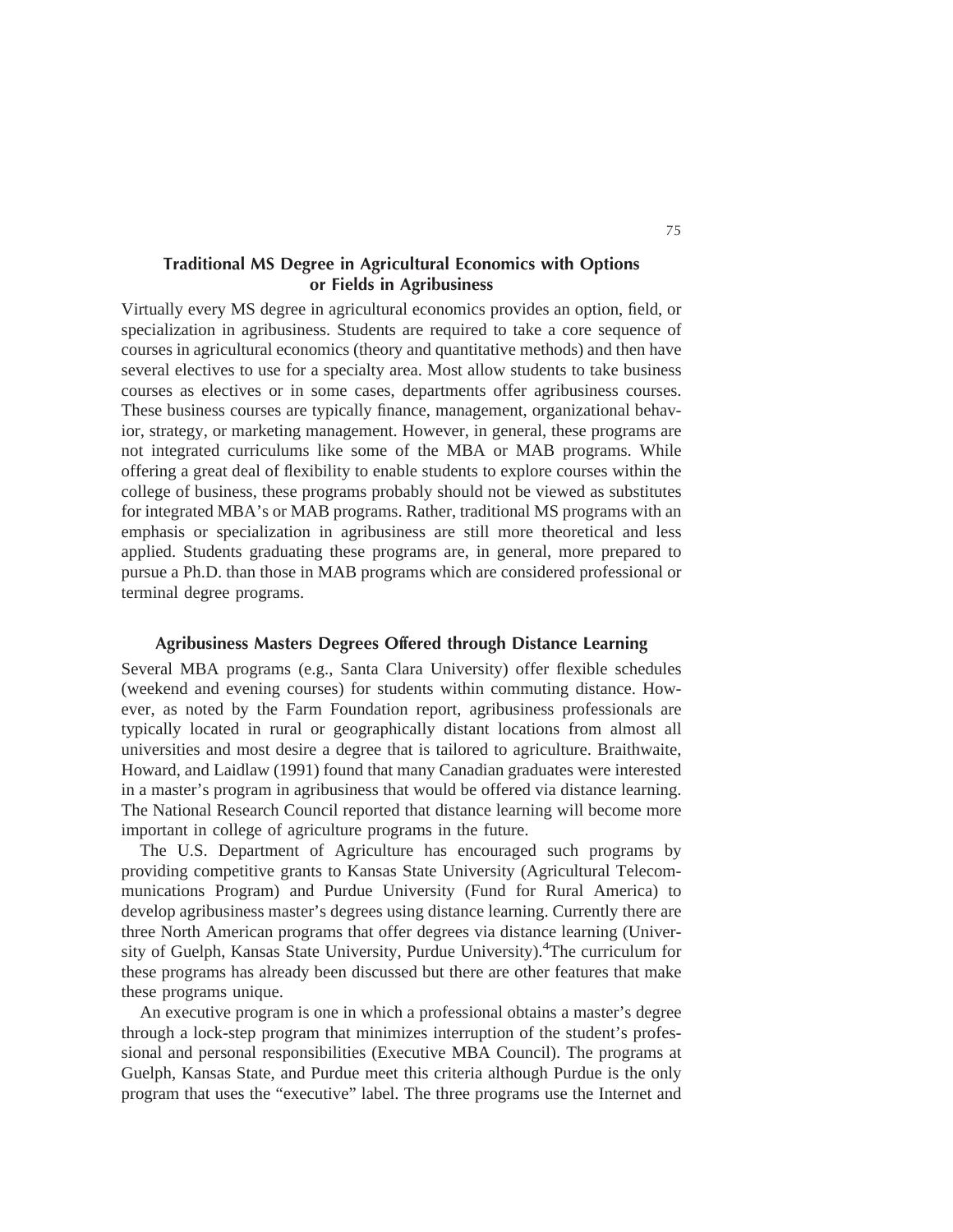chat rooms to encourage on-line discussion though the degree of interactivity. However, the use of synchronous and asynchronous audio and video differs by program. All three programs require two or more years to complete and require students to be on campus at various times. Guelph has a one-week residency in the second year. Kansas State requires two week-long residencies in each of two years. Purdue requires students to be on campus five weeks in the first year and four weeks in the second year (two of those weeks are spent internationally).

#### **Master's Degrees Offered Outside North America**

There are graduate agribusiness degree programs outside North America. For example, Wageningen Agricultural University in the Netherlands has an International MBA in Food Industry and Agribusiness. Royal Agricultural College in the United Kingdom recently began an International MBA in Food and Agribusiness. There are one-year MS programs in The United Kingdom at Newcastle University (MS in International Agricultural and Food Marketing), University of Reading (MS in Food Economics and Marketing), and University of London's Wye College (MS in Food Industry Management and Marketing or MS in International Food Marketing). ESSEC in France offers a MBA Program in International Agri-Food Management. Curtin University in Australia offers a Graduate Diploma in Agribusiness while University of New England offers a Graduate Diploma in Business Studies. Finally, the University of Buenos Aires recently began an MBA in Food and Agriculture. Similar MS and graduate diploma programs exist in other countries as well.

## **COMPARISON OF MBA AND MAB PROGRAMS**

There appears to be some distinct differences between MBA and MAB programs.

## **Thesis Requirement vs. Additional Courses**

The National Agribusiness Education Commission did not include a thesis requirement in its model program. The requirement of a thesis may have appeal to some students or employers but not others. This is not surprising given the applied nature of MBA programs relative to MS programs. However, many MAB programs are considered a hybrid of MS and MBA programs which makes the thesis issue important. Thesis expectations may vary by individual faculty and even by department.

Thesis topics may not exactly resemble the traditional thesis format (introduction, literature review, methodology, data description, results, implications) but may take on the appearance of thesis research in other disciplines such as engineering or management where graduate students frequently enter industry careers rather than academia. For example, students may pursue research that is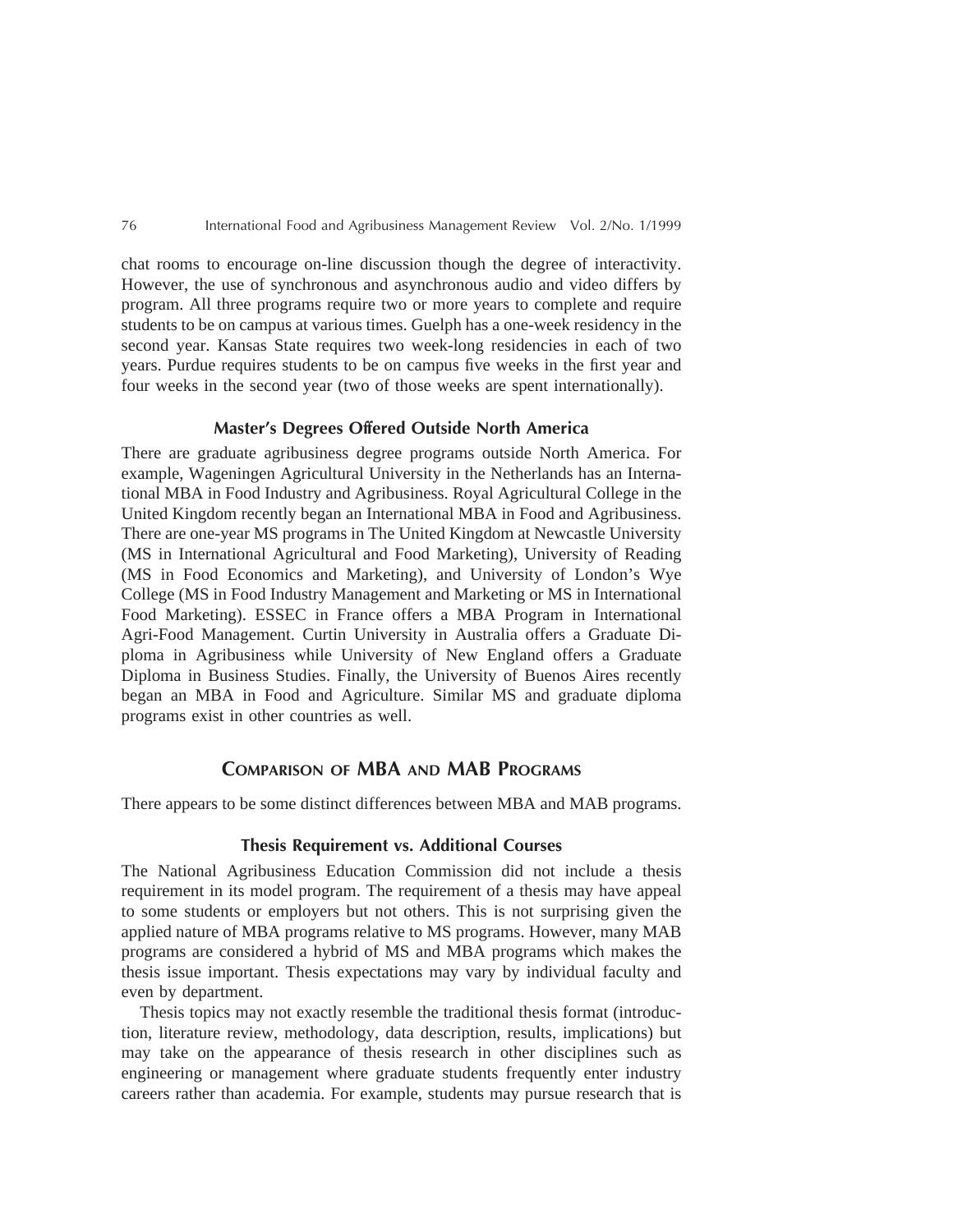directly related to their occupations such as an extensive study of different precision agriculture technologies, benefit/cost of repetitive risk management options, etc. Some MS degree programs already allow such topics to constitute a thesis. This may mean changes in the intellectual property rights for theses which could resemble engineering programs. For example, Kansas State University's MAB program allows confidentiality of proprietary information in the MAB thesis. The ability to supervise a company-related thesis can lead to new applications for faculty. Furthermore, the ability to apply learned concepts directly to the student's business increases the relevance of the management degree.

The substitution of thesis credit hours (an average of 15 semester thesis credit hours are needed for an MAB program to equate with the 45 minimum MBA semester credit hours) for course credit hours in the MAB programs assumes that students are pursuing the traditional academic thesis. However, none of the MAB programs have 15 semester credit hours of a thesis requirement (three to nine semester credit hours is the range). MAB thesis credit hours appear to replace course credit hours in the MBA core subjects rather than the agribusiness management subject courses. Thus, it appears likely that MAB graduate coordinators and thesis advisors have a greater responsibility to ensure that students engage in research that also includes education and training in agribusiness management if the student desires generalist training.

As noted earlier, a specialist (i.e., agricultural scientist who receives a graduate degree in agribusiness) was more likely to be employed in a niche market at the farm gate while the generalist was more likely to be employed in positions that are not directly located at the farm gate (ex., marketing management). However, some of the MAB degrees do enable specialists to pursue independent research that complements their technical background.<sup>5</sup> Given that many of the courses are taught with colleges of agriculture, faculty expertise in agribusiness management is critical in MAB degrees. Although many programs prefer work or professional experience, only five (four MBAs and one MAB) programs require it; which suggests that those programs have differentiated themselves from the other agribusiness programs that allows students to obtain degrees without work or professional experience. Thus if an MAB thesis is considered to be the integration of all economic and management concepts in lieu of MBA capstone course(s), it is important that faculty have expertise in agribusiness management to ensure this integration.

## **Integration of Food and Agricultural Topics**

Sonka and Hudson (1989) note that there are five distinct characteristics of agribusiness which makes it different from other businesses: 1) unique cultural, institutional, and political aspects of food; 2) uncertainty arising from biological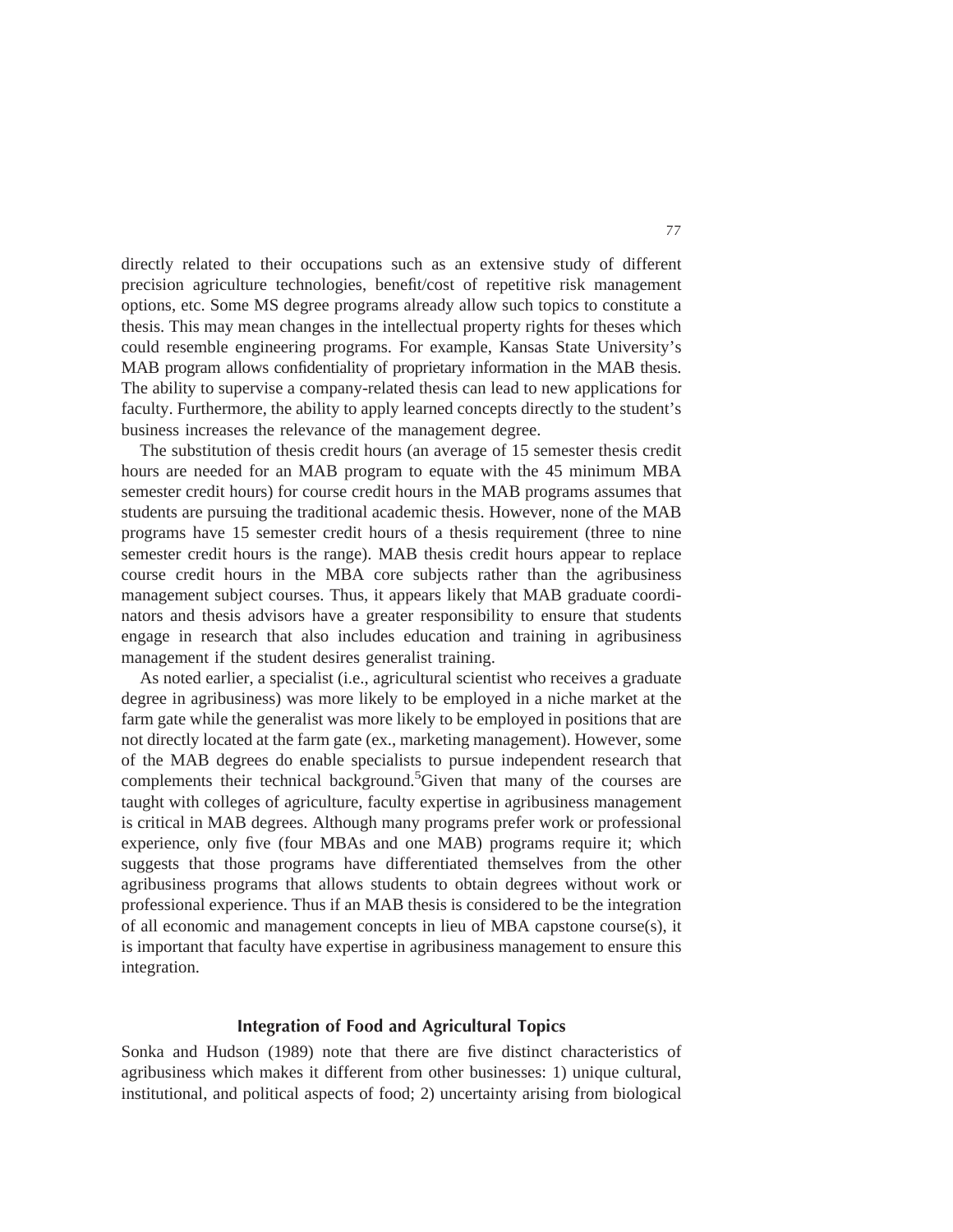lags in crop and livestock production; 3) forms of domestic and global political intervention; 4) institutional arrangements that influence technology development in the public sector; and 5) differing competitive structures and organizations (ex., cooperatives, etc.). One of the motivations for agribusiness programs is that traditional business programs ignore one or all of these factors.

The amount of integration of agriculture into a curriculum appears to vary widely in both MBA and MAB programs. Most of the MBA programs integrate agricultural concepts into business curriculum while MAB programs integrate business concepts into agricultural economics programs. These programs accomplish this through requiring several courses outside the respective college. However, degree of integration is a difficult concept to measure and evaluate. Thus, the perceived level of actual integration of agricultural concepts into the "business" curriculum (and vice-versa) may be another factor that differentiates the MAB and MBA agribusiness degrees.

#### **Course Subjects**

The MBA programs typically limit the number of courses taught within the college of agriculture to approximately 30 percent or less although the range is broad. The MAB programs have a significantly greater number of courses (almost 75 percent) within the college of agriculture. Only three programs (Florida, Kansas State, Mississippi State) require courses in the four MBA core subject areas with specialized courses in various agribusiness management subject topics. Other MAB degrees vary with respect to curriculum and do not appear to differ much from a traditional MS degree with courses from the college of business. Although the number of students in master's programs was not publicly available, the range appears to vary widely from Guelph's 94 students to one program whose coordinator indicated that "the degree is on the books but no one has ever taken it." Given their broad scope and limited depth in core management subjects, some MAB degrees are not substitutes for the Commission's recommended MBA degree that provides breadth in business knowledge as well as discussion of issues unique to the food and agribusiness industry.

#### **Rankings and Evaluation**

MBA programs are ranked by organizations such as *U.S. News and World Report* or *Business Week*. The ranking criteria often includes reputation (faculty, university, etc.), student placement (salary, etc.), and student selection criteria (professional experience requirements, test scores, etc.). Rankings may provide some guidance to human resource managers, applicants, and managers. Potential students may also choose a program that best fits their needs for reputation, geographic location, residency requirements, and agricultural management specialization subjects.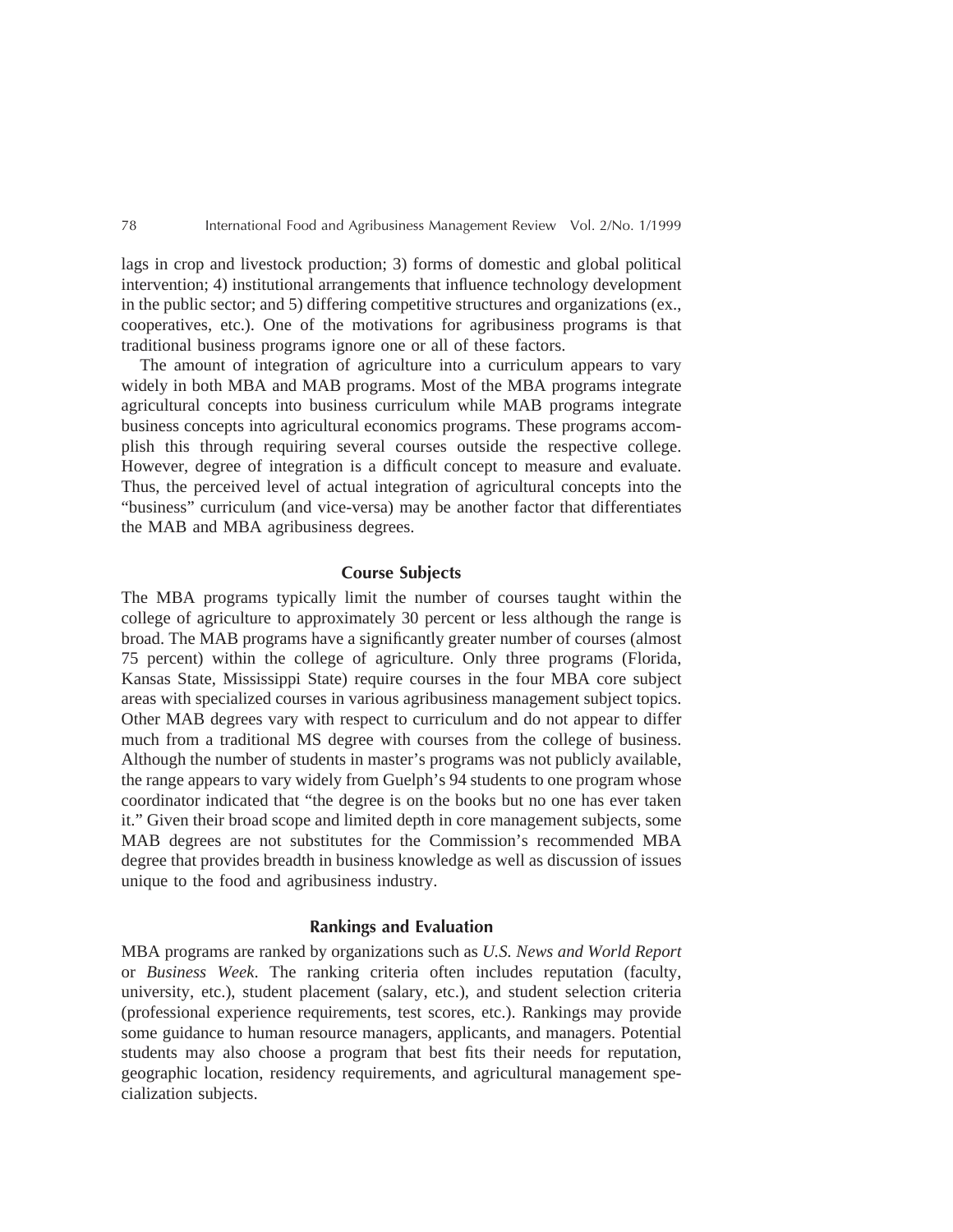MAB programs are not ranked through any such formal system. Although these programs are not ranked by independent organizations, human resource managers, potential students, and managers may want to focus on incoming student qualifications criteria used by those that rank MBA programs, previous degrees, GPA's, professional experience, faculty reputation and expertise (Are the instructors seasoned and recognized national leaders in their area of expertise?), subject matter (How much "management" and "agriculture" is being taught?), residency requirements (Is the program available to professionals with full-time careers?), level of agricultural integration (Are the courses merely "repackaged traditional MS courses" or MBA courses without consideration of agricultural institutions?), and student placement.

Executive programs are more difficult to evaluate because one important criteria, student placement, is not directly relevant. However, possible alternatives might include student "satisfaction", (What did the residency, program experience, technology, etc. add to their present job?), "relevancy" of the course material, or advancement (Did the degree play a significant role in a new position or career?). Thus, reputation and student selectivity will continue to obviously play an important role in the evaluation of these programs.

## **SUMMARY**

Evaluation of agribusiness master's programs is difficult because many are new. A centralized organization such as the International Food and Agribusiness Management Association could help provide evaluation through benchmarking programs similar to the Executive MBA Council's Program Study and Student Satisfaction Study. There is a distinct trade-off between the integration of food and agricultural topics vis-a-vis a strong basis in general management courses. Neither type of program with respect to curriculum or format is better than another. Rather, it is important that human resource managers, potential students, and other managers have a common basis for objective decision-making. Like any degree, it is still up to the students to apply their education to their careers. It is also important that these programs continue to produce individuals who understand the implications of their education and training in their everyday decision making.

**Acknowledgments:** We thank Jeri Stroade for assisting us in locating the information used in preparing this paper that was obtained through the most current graduate catalogs. We also thank the two anonymous reviewers for their helpful comments and suggestions. Contribution No-00-61-J of the Kansas Agricultural Experiment Station.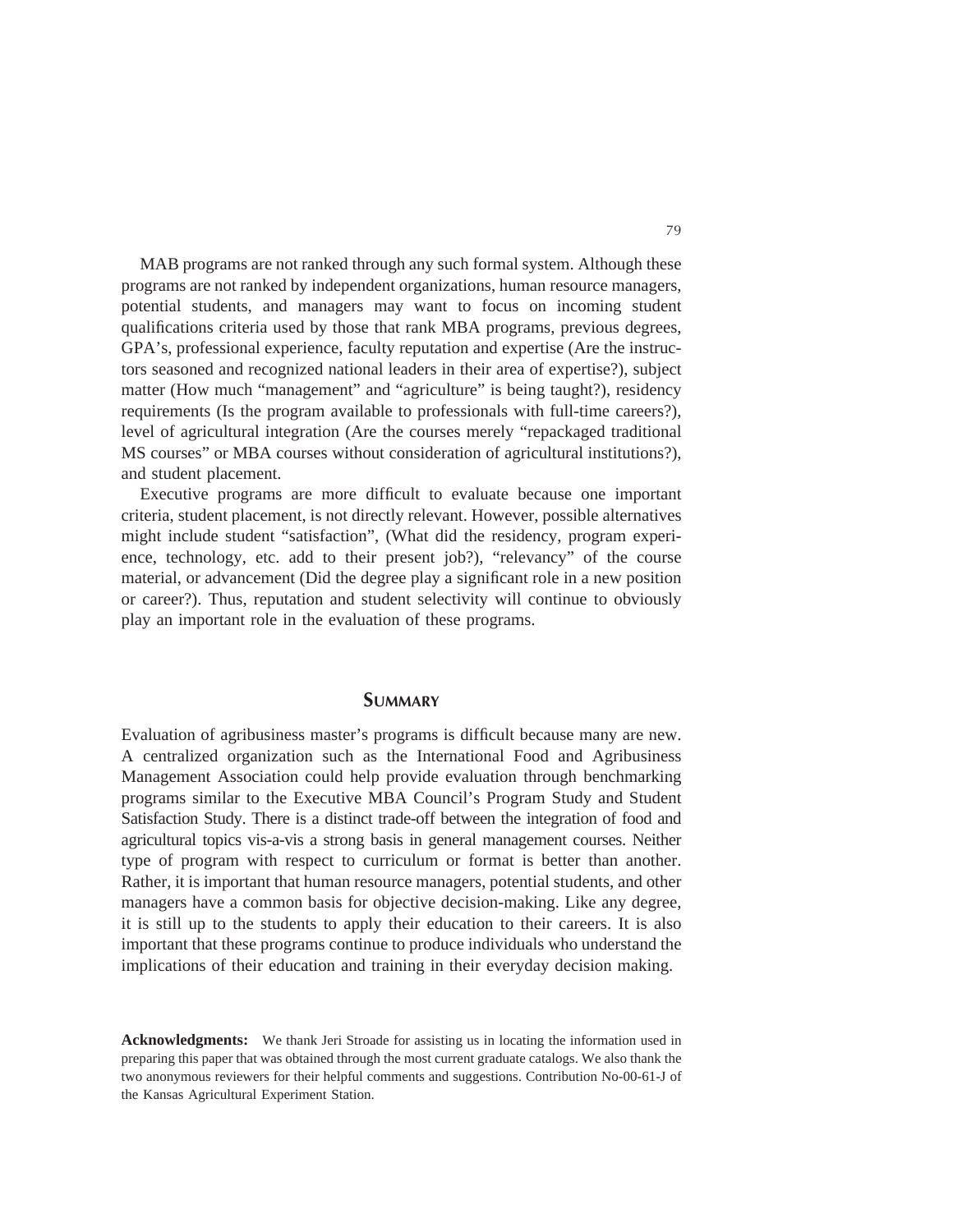# **NOTES**

- 1. We note that individual courses and extension programs in agribusiness have been offered for at least 50 years, and perhaps longer.
- 2. Note that we limited our study to graduate degrees only. Thus, we have not included certificate programs (e.g., Cornell University's Distance Education Program, Portland State's Food Industry Management Certificate, etc.). Programs that fall within Hambley and Marquardt's seventh classification (e.g., Harvard University offers two courses in agricultural marketing) are not discussed in this paper. Finally, we were not able to obtain complete information on four additional MAB programs.
- 3. It should be noted that credit hours in strategy vary depending upon the program. One program has one credit and an additional two credits of independent study; one program has a two credit hour course; and the remaining three are three credit hours.
- 4. University of London-Wye College offers degrees in agribusiness via distance learning using a correspondence format where students learn from textbooks and take examinations independently after studying the material.
- 5. We note that it is difficult to make generalizations with regard to French and Erven's specialist training or generalist training because the promotional materials for virtually every program suggest that incoming students and graduates have a wide range of careers.

## **REFERENCES**

- AACSB-The International Association for Management Education. Available online July 5: http://www.aacsb.edu.
- Akridge, J. T., W. D. Dobson, and M. Holschuh. 1994. "Positioning Agricultural Economics Departments to Serve Agribusiness Graduate and Professional Education Markets." *American Journal of Agricultural Economics*, 76: 1193–98.
- Boland, M.A. and S. Daniel. 1999. "Training Agricultural Economists for the Private Sector —Are We Meeting Their Needs?" *Review of Agricultural Economics*, 21: 319–330.
- Braithwaite, W. M., W. H. Howard, and J. Laidlaw. 1991. "Independent Graduate Study in Agribusiness: A Survey and a Proposal." *Agribusiness: An International Journal*, 7: 231–39.
- *Business Week.* 1999. "How We Kept the Data Unsullied." Available online July 12, 1999: http://www.businessweek.com/bschools/index.html.
- Downey, W. D., ed. 1989. *Agribusiness Education in Transition: Strategies for Change.* Report of the National Agribusiness Education Commission Lincoln Institute of Land Policy, Cambridge, MA.
- Executive MBA Council. "Frequently Asked Questions." Available online July 21, 1999: Http:// www.emba.org/freq.html.
- Falcon, M. "The Merlin Falcon MBA Guide." Available online July 21, 1999: http://www.Merlin-Falcon.co.uk/mba/mbaintro.html.
- Farm Foundation. 1991. "Agribusiness Education in Transition: Setting Directions for Global Competitiveness." Farm Foundation study. Chicago, IL.
- French, C. E. and B. L. Erven. 1985. "Agribusiness and Professional M.S. Degree Programs in Agricultural Economics in the United States." *American Journal of Agricultural Economics*, 67: 1215–22.
- French, C. E. and K. K. Litzenberg. 1989. "Editorial." *Agribusiness: An International Journal*, 5: 205–06.